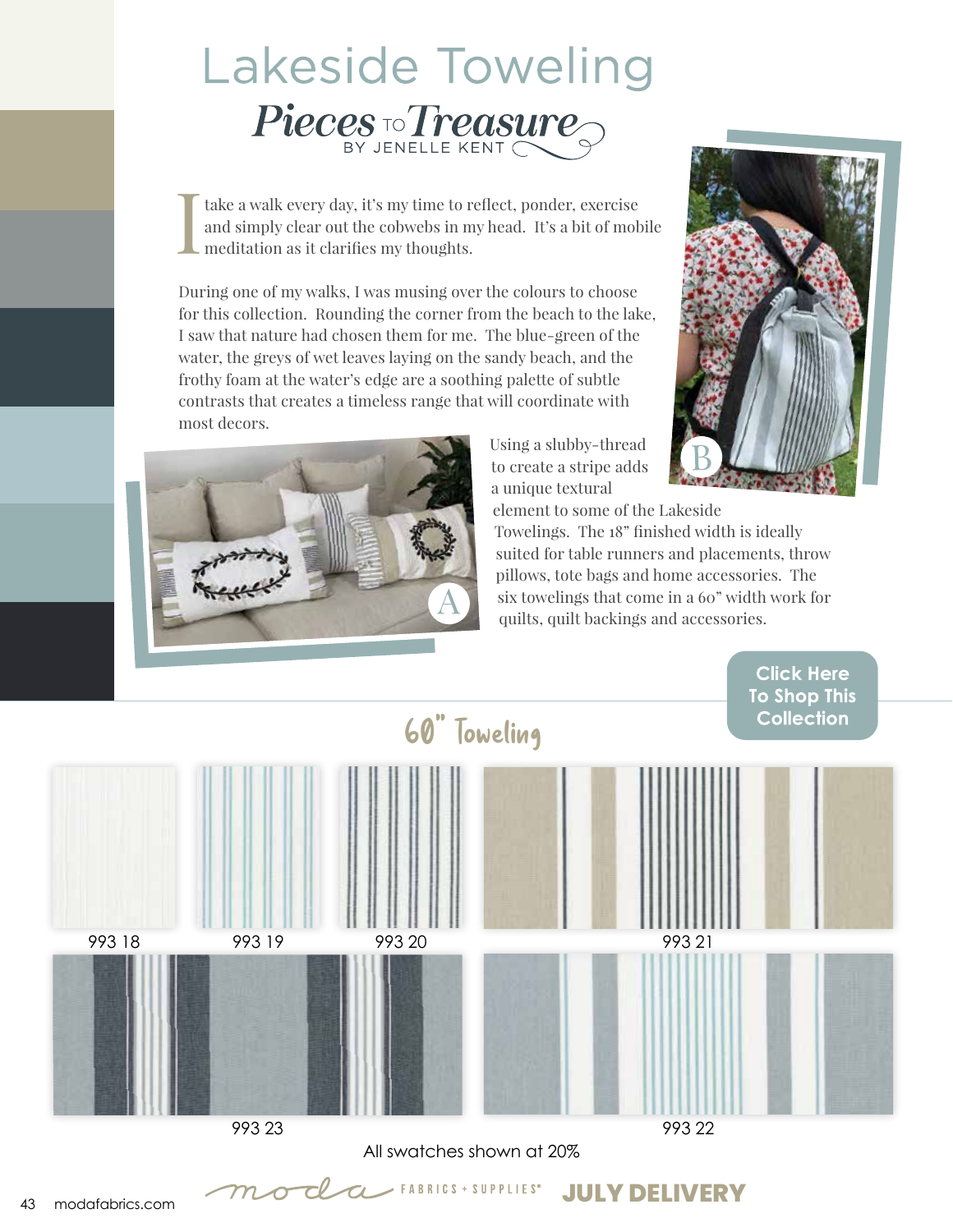## Lakeside Toweling Pieces To Treasure







G

 $z$ *auoy* 

*Thome* 



**A** PTT 221 Sand Drift Pillows 16" x 16,16" x 28" & 15" x 22"

**B** PTT 218 The Convertible Bag as Backpack

**C** PTT 217 Sea Salt Quilt 80" x 80"

**D** PTT 216 Homebody Runner 60" x 18"

**E** PTT 216 Homebody Runner Joy 60" x 18"

*F* PTT 222 Square Floor Pillows

**G** PTT 220 Lagoon Totes

**H** PTT 219 Lazy Days Relaxing Pillow 30" , 34" & 48" Diameter

The Convertible Bag

modafabrics.com 44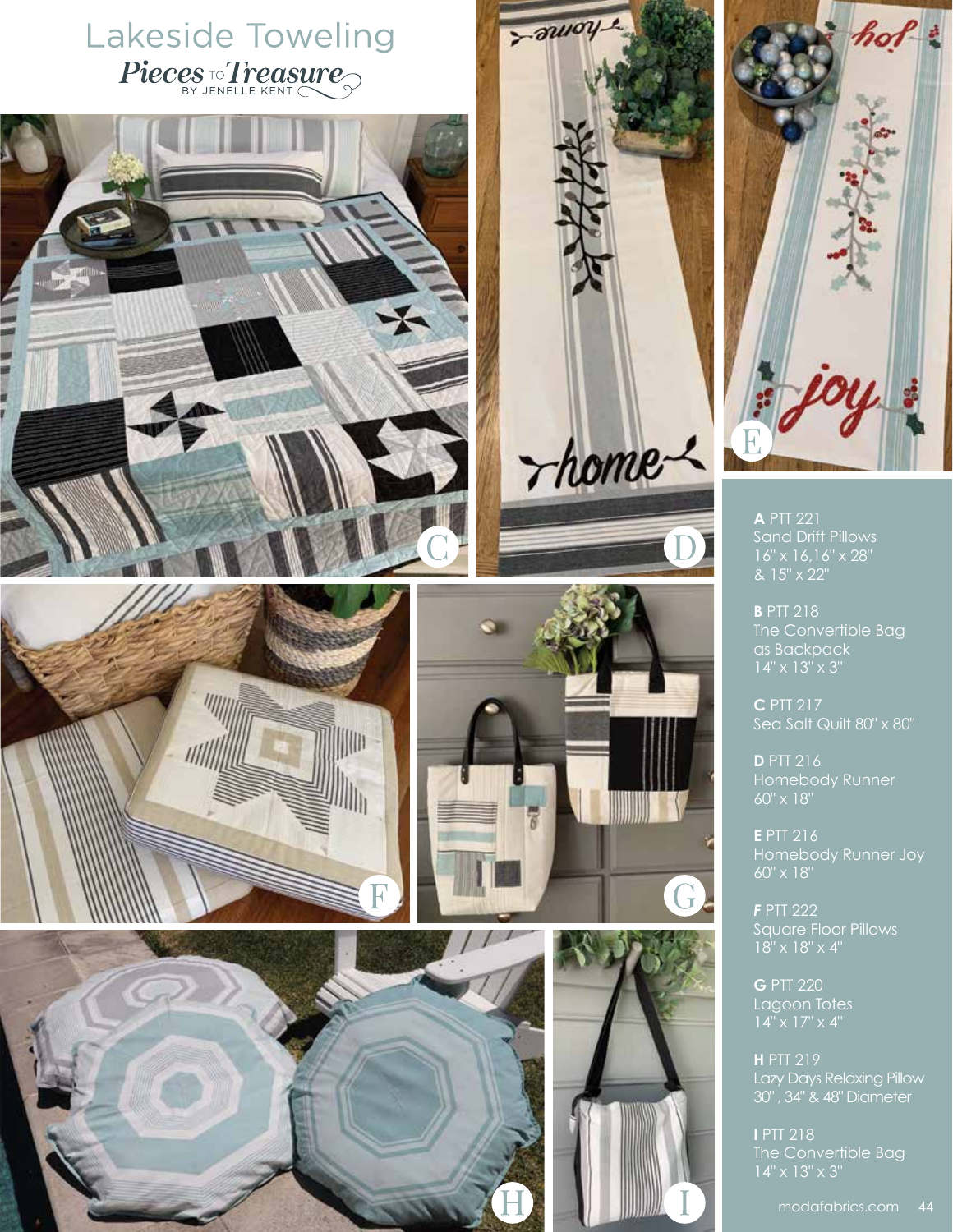## Lakeside Toweling Pieces To Treasure 18" Toweling



 $\angle$  FABRICS + SUPPLIES<sup>®</sup>

**JULY DELIVERY**

 ${\cal m}{\cal \sigma}$